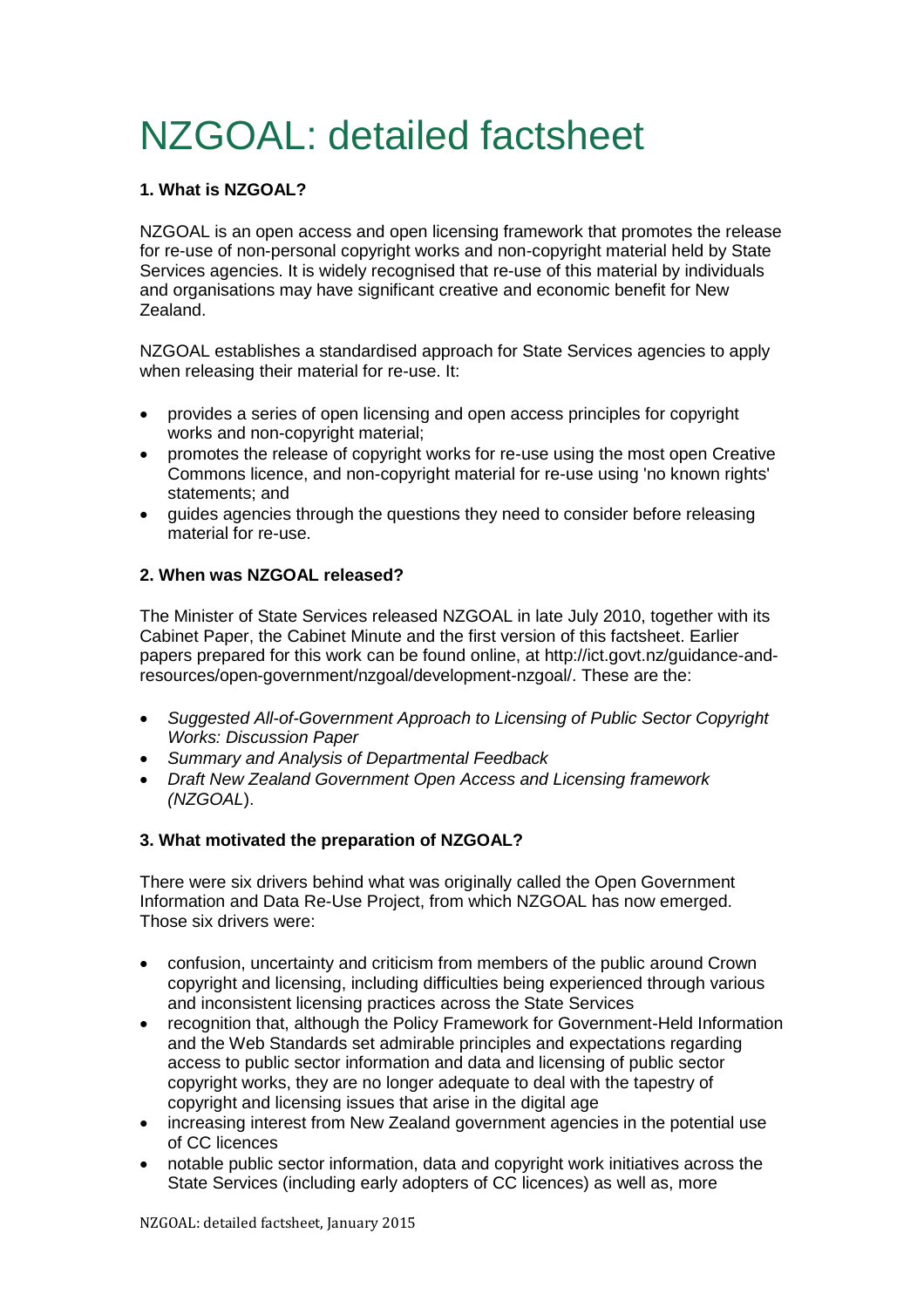recently, tangible and collaborative efforts by the private sector to assist government in opening up certain categories of its datasets, most notably the work of Koordinates and the individuals behind the Open Data Catalogue

- international developments regarding the use and valuable exploitation of public sector information, data and copyright works, including automated re-use
- the current economic climate. For example, Land Information New Zealand (LINZ) commissioned a report which estimates "that by investing in making geospatial data more accessible and reducing access charges, the potential exists to boost the economy by an extra \$500 million a year"<sup>1</sup>.

### **4. What sort of material is subject to NZGOAL?**

NZGOAL covers both copyright works and non-copyright material that:

- are produced by or for State Services agencies; and
- are appropriate for release to the public or sections of the public.

It explains how agencies should apply copyright and licensing statements, or no known rights statements, to both hard copy and electronic material.

State Services Commission (SSC) and other agencies have identified the following categories of copyright and non-copyright material as examples of material to which one can expect NZGOAL to be applied:

- geospatial datasets
- commissioned research reports
- scientific datasets
- collections of official statistics
- datasets on government performance (financial and otherwise)
- photographic images
- educational resources
- archive film
- out-of-copyright images and other material in which, by law, there is no copyright.

NGOAL does not apply to software. Similarly, NZGOAL does not apply to personal information, except for its guidance on anonymising datasets which, once stripped of personal information, might be licensed or released.

### **5. What is NZGOAL's status and to which agencies does it apply?**

NZGOAL is government guidance approved by Cabinet (see [Cabinet Paper](https://ict.govt.nz/assets/Uploads/Documents/NZGOAL%20Cabinet%20Paper.pdf) and [Cabinet minute.](https://ict.govt.nz/assets/Uploads/Documents/NZGOAL%20Cabinet%20Minute.pdf) In particular, Cabinet has:

- **directed** all Public Service departments, the New Zealand Police, the New Zealand Defence Force, the Parliamentary Counsel Office, and the New Zealand Security Intelligence Service;
- strongly **encouraged** other State Services agencies (other than school boards of trustees; and
- **invited** school boards of trustees,

to: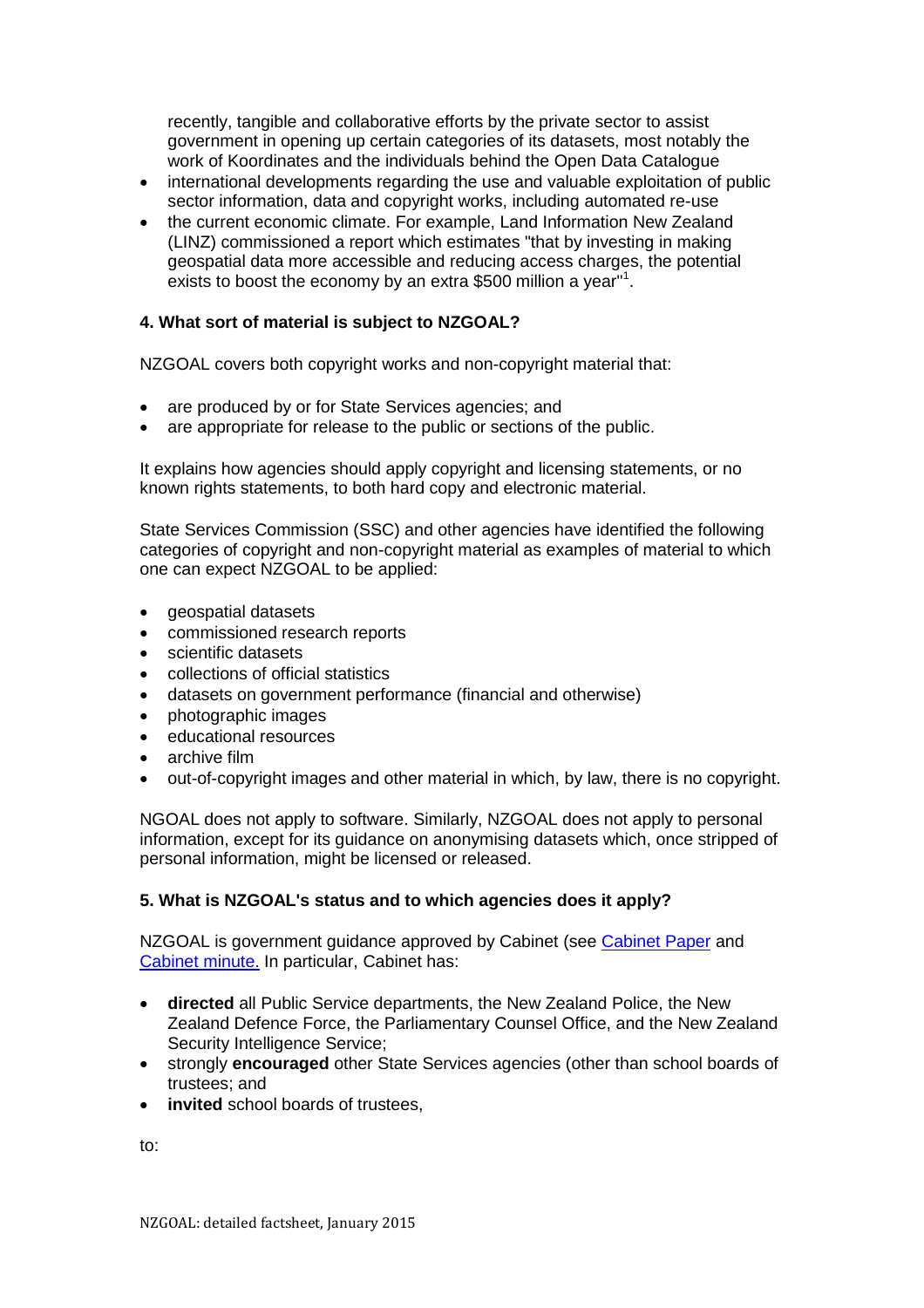- familiarise themselves with NZGOAL, in its current form and as may be updated from time to time; and
- take NZGOAL into account when releasing copyright material and non-copyright material to the public for re-use.

## **6. Why is NZGOAL not mandatory?**

Although departments are obliged, and other State Services agencies are strongly encouraged or invited, to familiarise themselves with NZGOAL and to take it into account when releasing material for re-use, NZGOAL is not mandatory in the sense of requiring agencies to apply it to all material in their possession.

When departments were consulted on whether a framework like NZGOAL should be mandatory or recommendatory, the uniform response was that it should be recommendatory. There were various reasons for this, including the following:

- State Services agencies hold vast quantities of copyright works and noncopyright material, some of which will be of no interest to people from a re-use perspective;
- the volume of re-usable material in agencies differs, as does the level of resources available to apply NZGOAL to them; and
- some Crown entities have differing business models.

### **7. What is Creative Commons?**

Creative Commons (CC) is a non-profit organisation that is dedicated to making it easier for people to share and build on the copyright works of others. Among other things, it provides six free licences to mark copyright works with the freedoms the creators or owners wish them to carry.

### **8. How, in the context of NZGOAL, do the Creative Commons licences work?**

Once an agency has gone through NZGOAL's Review and Release Process and selected an appropriate licence, it applies the chosen licence to the copyright work in question. How it does this depends on whether the work is in hard copy or electronic form. The process entails including a statement that the named copyright work is licensed for re-use under the selected Creative Commons licence. That licensing statement links through to the online wording of the chosen licence and contains whatever attribution statements the agency may choose to require of people who distribute or publish the licensed work. Where relevant, it may also remove state emblems or trade marks from the scope of the licence.

The main difference between what appears on hard copy and electronic works is that electronic works contain metadata (data about data) that enables search engines to find the works by reference to their licence type. The NZGOAL Review and Release Process walks agencies through the process for obtaining that metadata and applying it to the web page in or from which the work can be found.

The licences themselves, found online, are available in three forms:

- human readable (key features of the licence described in plain terms)
- lawyer readable (the full legal terms)
- machine readable (the metadata).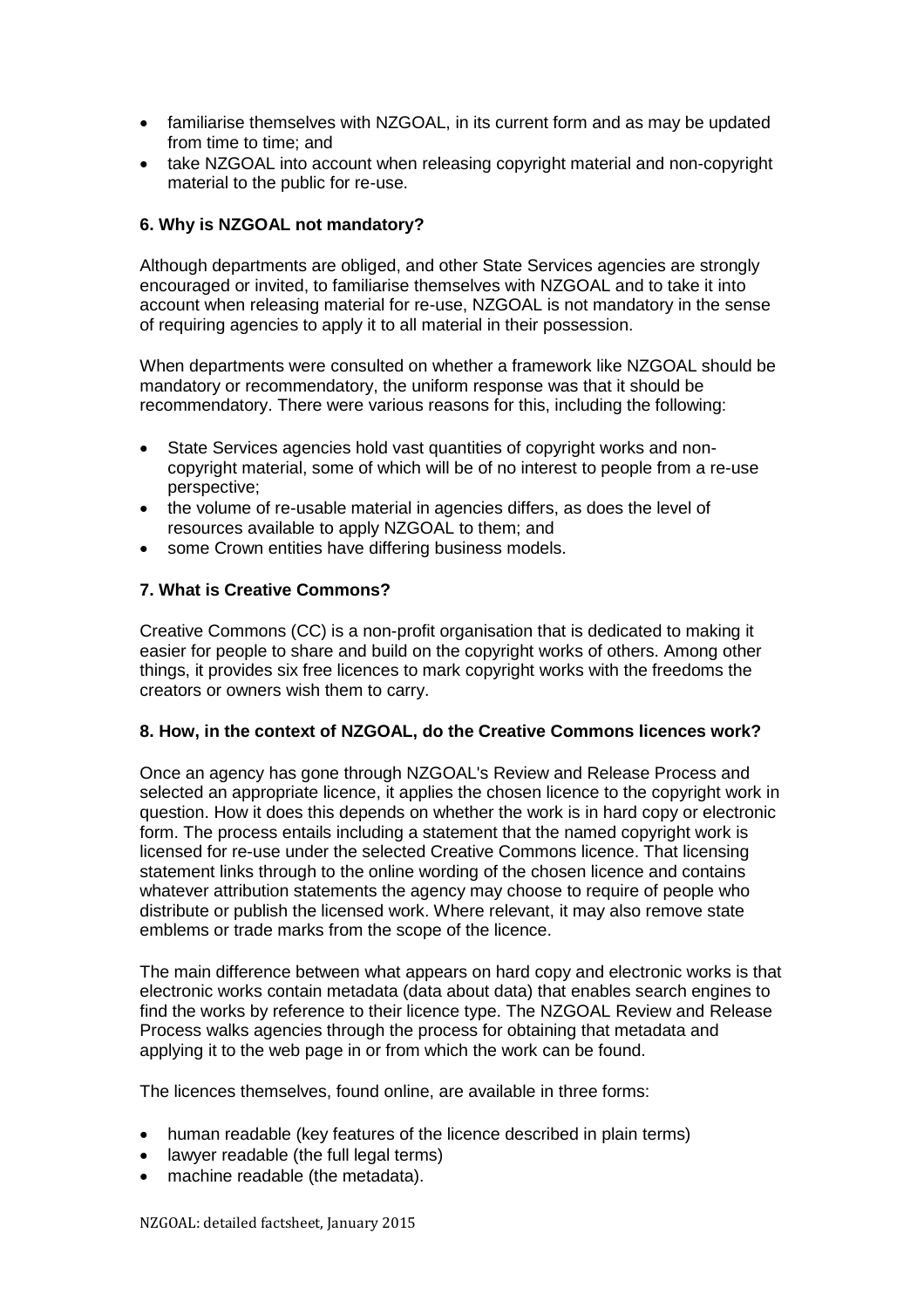## **9. What is the value of NZGOAL to New Zealanders?**

If NZGOAL is taken up by agencies as expected, New Zealanders will benefit from having greater access to government material - both copyright and non-copyright material - on terms that make it clear that that material may be reused for their own purposes.

As more and more copyright material is released under CC licences, New Zealanders will become more and more familiar with the licences, particularly their human readable form and easy to understand icons, and be able to determine very quickly the uses to which they can lawfully put licensed material.

Individuals and organisations will be able to put government material to creative, social, and economic use in a legally consistent manner. Inconsistent licensing practices will reduce and there ought to be considerably less friction in combining multiple datasets from various government sources into a workable end product, solution or service.

In addition, where released material is not subject to copyright, no known rights statements will make that clear. That, in turn, makes it clear that a licence for re-use is not required.

New Zealanders will be able squeeze more value out of taxpayer funded works than government can, to the benefit of themselves and the wider economy.

Indirectly, New Zealanders may also benefit from a greater culture of sharing, collaboration and transparency across the State Services than currently exists.

### **10. How does NZGOAL relate to the Official Information Act 1982 and why is release under that Act not enough?**

While the Official Information Act is a powerful piece of legislation in enabling access to official information, it says nothing about licensing copyright material released by government following a request under the Act. To the contrary, copyright works released to a person following a request under the Act do not lose their copyright protection by virtue of being released in this way. Nor does the fact of release entitle the recipient to use the works in a way which would infringe copyright. The recipient needs a licence to re-use these works.. NZGOAL provides a framework within which licences can, at an agency's discretion, be granted, either proactively or upon request. Indeed, to some extent NZGOAL can be seen as a logical extension of the principle of availability in section 5 of the Official Information Act.

### **11. Why not just release the material online?**

The mere release of copyright works online says nothing about the uses to which those copyright works may lawfully be put. Legally speaking, licences that authorise re-use are required.

#### **12. Why don't State Services agencies just waive copyright? Why not use CC Zero?**

These two questions address the same issue, because CC Zero is a separate CC tool designed to enable copyright owners to waive all known copyright in a work.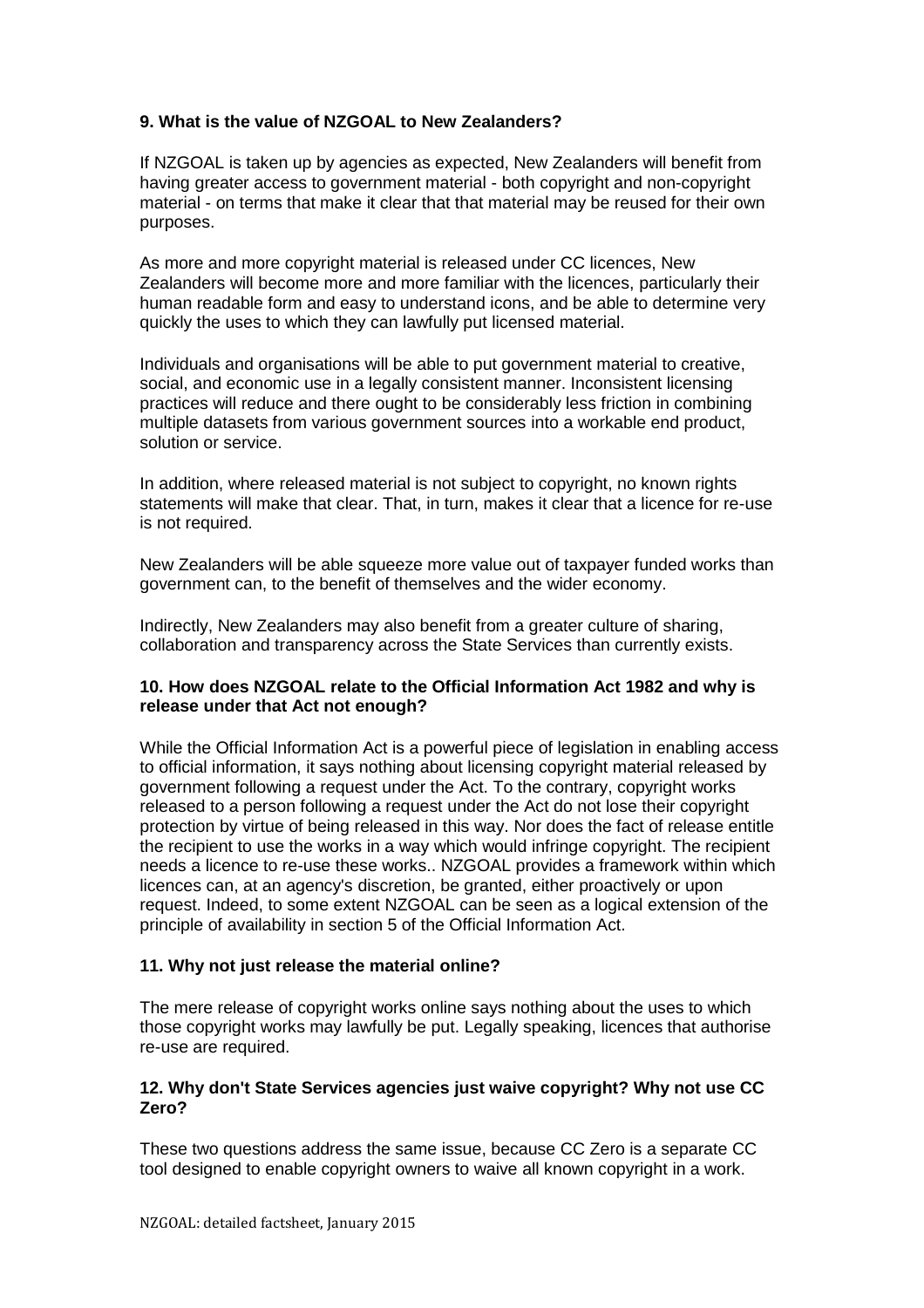There are legal, policy and operational aspects to this issue, each of which provides sufficient reason not to adopt a waiver/CC Zero approach.

Legally, there are questions around whether and the extent to which the Crown and other State Services agencies can, in fact, waive (or abandon) copyright under the Copyright Act 1994 and potential inconsistencies with the moral rights regime in that Act.

At a policy level, guidance which advocated all-of-government waiving of Crown copyright (for departments) and copyright (for other State Services agencies) would be a substantial move and one which is considered more appropriate for consideration in the context of any future reform of the Copyright Act, which is primarily a matter for the Ministry of Economic Development (MED), not SSC. It would raise a large number of issues which are more appropriately dealt with as a matter of law reform.

At the operational level, waiving copyright would have the effect of removing attribution requirements when ensuring correct attribution to and integrity of certain categories of copyright works is important to many government agencies.

#### **13. What will it cost agencies to implement NZGOAL?**

Agencies may require resources to implement NZGOAL. Relevant staff may need to be trained and additional time may be required to license material for re-use which previously would not have been licensed. For some agencies, this might require a reprioritisation or reallocation of resources.

As NZGOAL is recommended guidance only, agencies are able to factor this potential impact into their business planning and release material for re-use in a manner that suits them.

'Re-use champions' have also be designated in a wide range of agencies. These people take the lead in understanding, spreading appreciation of and implementing NZGOAL.

#### **14. How does the Government promote NZGOAL and how does it work with Creative Commons Aotearoa New Zealand?**

SSC, DIA and LINZ have undertaken and continue to undertake a range of activities to promote NZGOAL. Those activities include:

- preparation of a Quick Guide for Agencies and a Quick Guide for Users;
- development and delivery of a training programme for agencies;
- engagement with Creative Commons Aotearoa New Zealand with a view to its assisting in the promotion of NZGOAL through its website and other channels and being involved in the training programme.

#### **15. How does New Zealand compare with overseas jurisdictions?**

Favourably. NZGOAL is consistent with initiatives in, for example, Australia, the United Kingdom and the United States. It is also consistent with, and gives effect to, recommendations from the OECD Council for enhanced access to and more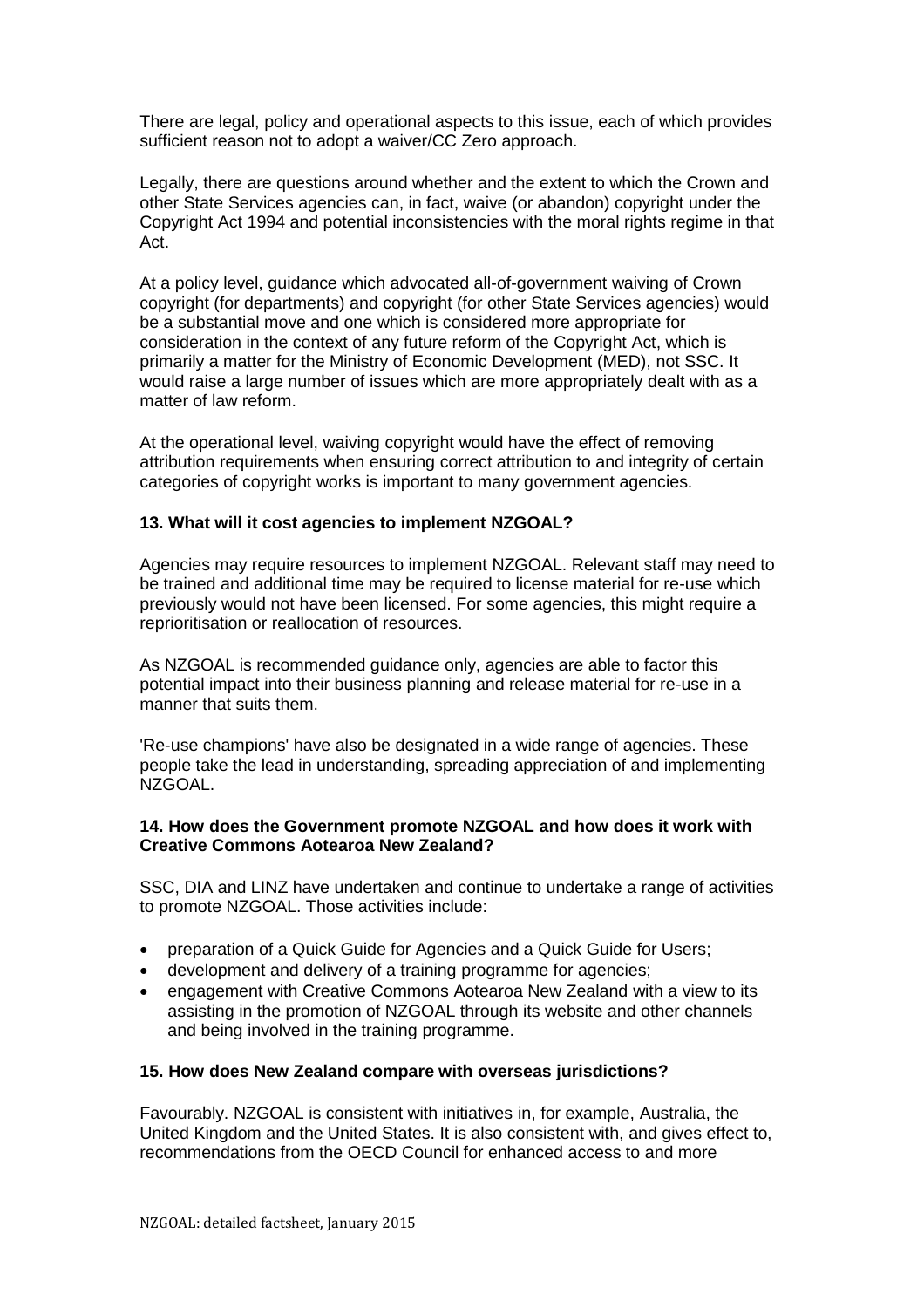effective use of public sector information which was adopted by OECD Ministers, including New Zealand, in June 2008.

### **16. Are we prejudicing New Zealand's interests given the non-territorial nature of the licences?**

No. It is true that material licensed under a Creative Commons licence can be used by anyone with access to the material. For material released online, that means anyone in the world with an internet connection. Theoretically, therefore, an overseas organisation could exploit New Zealand-released government material with a view to being first to market with a product or service.

However, New Zealanders are likely to be every bit as able as, if not more able than, their overseas counterparts to put New Zealand government material to constructive use. They are likely to be more motivated to do so and better able to do so given their knowledge of New Zealand markets and the New Zealand environment.

In addition, solutions to the world's problems are more likely to be found if rich and diverse datasets and other material from around the world can be used by anyone with the ability to contribute to solutions. Imposing territorial restrictions on the licences used for government works would have unnecessarily stifling effects.

### **17. How does NZGOAL accommodate Maori concerns and interests?**

Maori concerns and interests are captured in two of the restrictions set out in the NZGOAL Policy Principles. These restrictions recognise that release of government held traditional knowledge or other culturally sensitive material could threaten the control over or integrity of that material or jeopardise the economic or other potential to Maori or other indigenous groups of that material. NZGOAL advises agencies to consult Te Puni Kokiri if in any doubt about the application of these restrictions.

SSC and DIA considered including an indigenous licence in NZGOAL. Consultation with departments indicated strong support for it. However, given its complexity and following discussion with MED, it was considered appropriate to await release of the WAI 262 report before taking this issue further. It is not merely a matter of copyright licensing. Some traditional knowledge, and other sensitive material government holds, may be out of copyright or not qualify for copyright yet still need protection. The matter is more complex than trying to draft an indigenous licence by reference to current Western concepts of intellectual property law.

#### **18. How is "attribution stacking" covered?**

As NZGOAL notes, copyright datasets released on terms allowing re-use are more likely than other copyright works to be combined or mashed-up with other datasets, either wholly or partially. In some instances data from multiple datasets, potentially large numbers of datasets, may feed into an end application. This may be particularly so in applications of a scientific, technological or geographic nature. In such situations compliance with multiple attribution requirements, one to each source, may be burdensome for researchers or the developers of such applications, at least where the attribution requirements are more than minimal and non-standardised. This has been referred to in the literature as the problem of "attribution stacking".